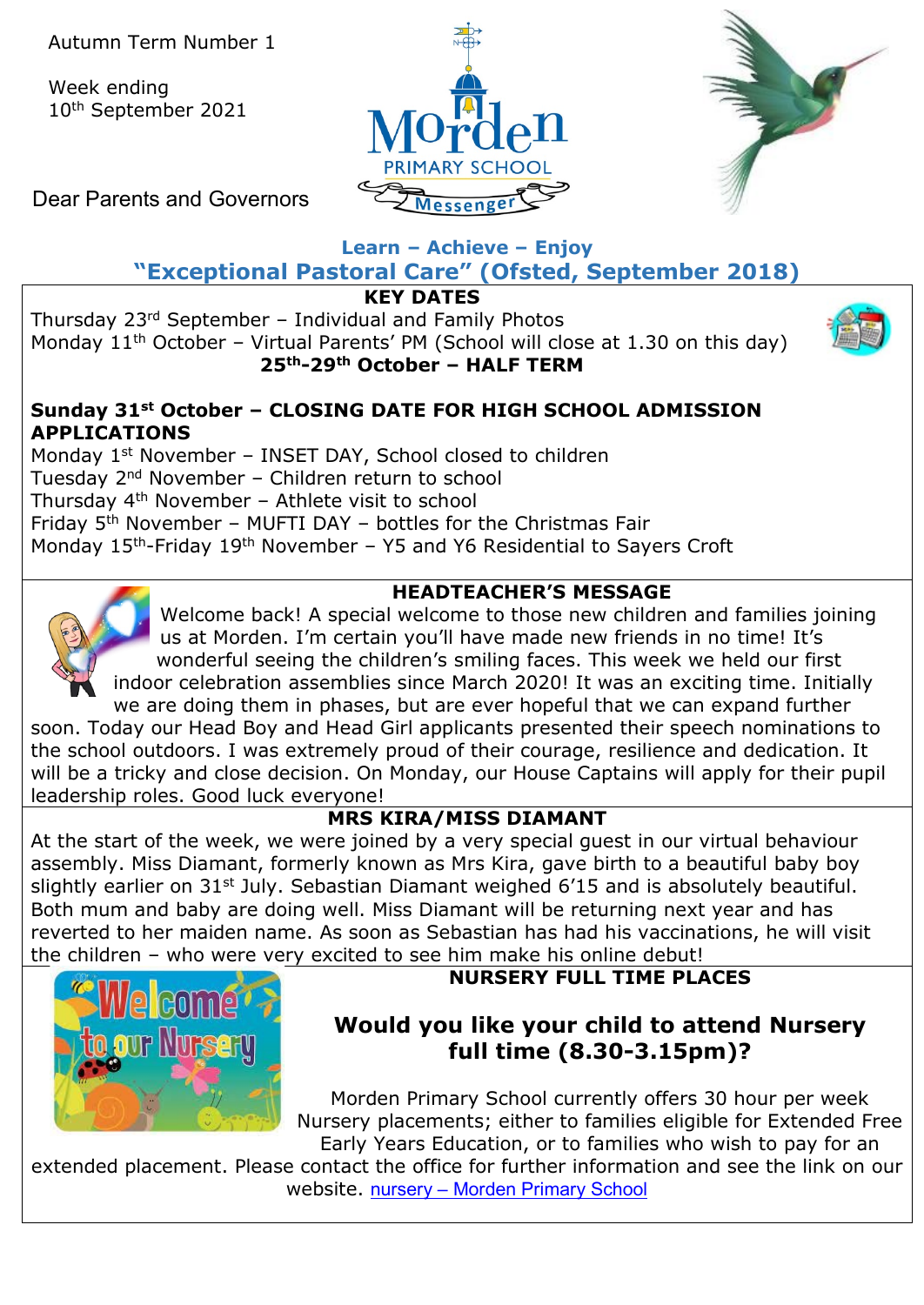#### **PUPIL PREMIUM FUNDING – DON'T LET YOUR CHILD MISS OUT!**

Did you know that Pupil Premium is extra government money, paid to schools to support children's learning and development? It's quick and easy to find out if we can claim for your child.

## **Are you currently receiving or have received any of the following benefits:**

- · Income Support
- · Jobseeker's Allowance (Income Based)
- · Employment Support Allowance (Income Related)
- · Child Tax Credit (but not Working Tax Credit) and your annual gross income (as
- assessed by Her Majesty's Revenue and Customs) is not more than £16,190
- · Working Tax Credit Run-on paid for four weeks after you stop qualifying for Working Tax Credit
- · Universal Credit
- Support under part six of the Immigration and Asylum Act 1999
- The guaranteed element of Pension Credit

## **If so, we could be entitled to extra funding to spend on your child's education, and if your child is eligible they can have free school dinners.**

It only takes a couple of minutes to complete the form and is free for us or you to check. Therefore we ask **ALL** parents and carers to either complete a short form online by clicking here: [https://self.merton.gov.uk/service/Pupil\\_Premium\\_and\\_Free\\_School\\_Meals\\_a](https://self.merton.gov.uk/service/Pupil_Premium_and_Free_School_Meals_application) [pplication](https://self.merton.gov.uk/service/Pupil_Premium_and_Free_School_Meals_application) or if you prefer, we do have paper copies in the office. If you haven't already done so, please complete a form and submit to the school as soon as possible. The Government determine the level of funding given to each school annually using information gathered in the Autumn Term Census - this year it will be taken on Thursday 7 October, **so please get any forms to us by Friday 1 October to give us time to check your child's eligibility.**

**Don't let us miss out on this extra money that we could be spending on the children now.**

### **RESPECT**

We were saddened to receive reports that some parents and children had been laughing at other parents at the school gate. This is very upsetting for all those involved. At Morden, we teach children to RESPECT everyone, regardless of race, religion, gender, disability, sexuality or appearance. We would ask that parents also model RESPECT to their children when they drop off and collect their children. If you see an incident which is concerning, please report it to a member of staff.

## **100 LAPS OF KINDNESS SPONSORSHIP EVENT**

We raised an AMAZING £700 from sponsorship and an additional £306 for the Rainbow Mufti day just before the end of the Summer holidays! This is a SUPER effort and we would like to thank everyone who participated. In the next Morden Messenger, we will announce the top sponsors across the school.

## **RECEPTION BASELINE ASSESSMENT (RBA)**

Starting this year, all Reception children in England will be participating in a Reception Baseline Assessment (RBA). Miss Fursland will conduct these in a 1:1 setting. The RBA is a short, interactive and practical assessment of your child's early literacy, communication, language and mathematics skills when they begin school, using materials that most children of your child's age will be familiar with. It is statutory for all schools from September 2021. Please see the link below for further information. [Information for parents: reception baseline](https://assets.publishing.service.gov.uk/government/uploads/system/uploads/attachment_data/file/1004560/2021_Information_for_parents_reception_baseline_assessment.pdf)  [assessment \(publishing.service.gov.uk\)](https://assets.publishing.service.gov.uk/government/uploads/system/uploads/attachment_data/file/1004560/2021_Information_for_parents_reception_baseline_assessment.pdf)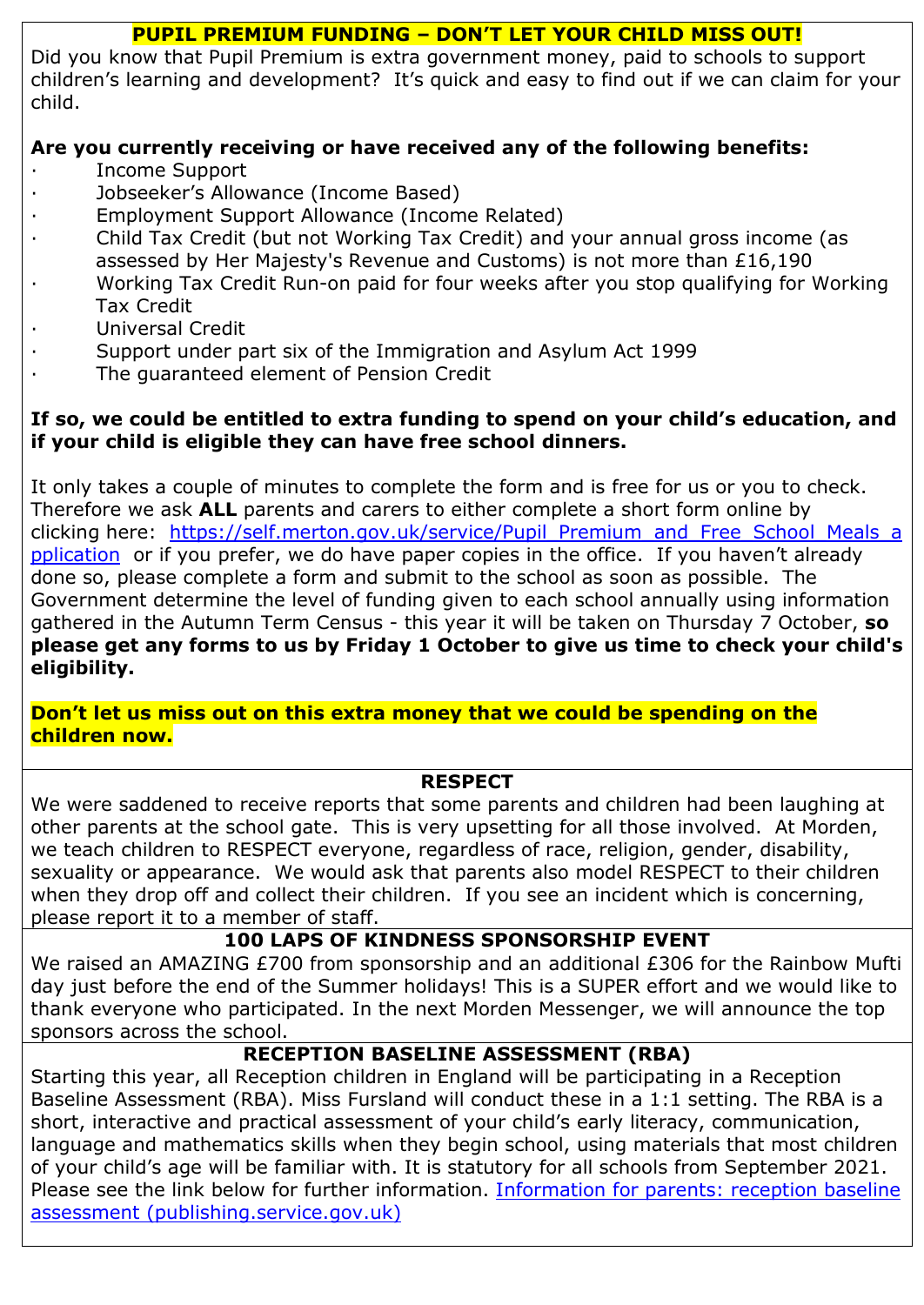#### **LEARNERS OF THE WEEK** Congratulations this week's Learners of the Week

#### Record of Weekly Leading Learners - Autumn 1st half

#### w/e 10<sup>th</sup> September WEEK 1

| <b>CLASS</b>  | <b>LEARNER OF THE WEEK</b> |                                                                                                 |                   | <b>HIGH 5 - VALUE WINNER</b>                                                                        |  |  |
|---------------|----------------------------|-------------------------------------------------------------------------------------------------|-------------------|-----------------------------------------------------------------------------------------------------|--|--|
|               | <b>NAME</b>                | <b>REASON</b>                                                                                   | <b>NAME</b>       | <b>REASON</b>                                                                                       |  |  |
| <b>Yellow</b> | Ernie                      | For trying his best when engaging in lessons<br>on the carpet.                                  |                   | Respect: for attentive listening while on<br>the carpet. Well done!                                 |  |  |
| Red           | Sagun                      | For her amazing description of Barnaby bear.                                                    | Tommy             | Resilience - for persevering and being very<br>brave when coming to school.                         |  |  |
| Green         | Shakil                     | For his outstanding effort in all his learning this<br>week. What a brilliant start to year 2.  | Frankie-<br>Leigh | Responsibility- for taking care of classroom<br>equipment and thinking of others whilst<br>working. |  |  |
| Blue          | Ibrahim                    | For his fabulous singing and dancing in Music<br>lessons.                                       | Huzaifa           | Challenge - for challenging himself in all<br>subjects.                                             |  |  |
| Purple        | Buddy                      | For improving in swimming after only 3 lessons!                                                 | Eshan             | Challenge - working so hard in our<br>swimming lessons.                                             |  |  |
| <b>Silver</b> | Kaasiny                    | For demonstrating super listening and following<br>instructions straight away for every lesson. | Georgina          | Resilience - For putting in a great effort to<br>keep going with challenging learning.              |  |  |
| Gold          | <u>Anisia</u>              | Amazing netball skills in PE                                                                    | Isireli           | Respect - for school property, making sure<br>that playtime equipment is tidied away                |  |  |

| Hummingbird Team Point Chart: Autumn 1 2021 |  |  |
|---------------------------------------------|--|--|
|                                             |  |  |

| whole school  | <b>Rufous</b> | <b>Comet</b> | <b>Zafiro</b> | <b>Xanthus</b> | <b>Firecrown</b> |
|---------------|---------------|--------------|---------------|----------------|------------------|
| wc 2.9.2021   | 51            | 56           | 45            | 45             | 55               |
| wc 9.9.2021   |               |              |               |                |                  |
| wc 16.9.2021  |               |              |               |                |                  |
| wc 23.9.2021  |               |              |               |                |                  |
| wc 30.9.2021  |               |              |               |                |                  |
| wc 7.10.2021  |               |              |               |                |                  |
| wc 14.10.2021 |               |              |               |                |                  |
| wc 21.10.2021 |               |              |               |                |                  |
| Total         | 51            | 56           | 45            | 45             | 55               |

#### **SCOOTER RACKS**

From next Monday 13th September, children in Nursery, Reception and Year 1 will be able to leave their scooters in our newly added scooter racks. Please note that we are not able to accommodate bikes at this end of the school. Whilst rare, the school cannot be held accountable for missing items. Scooters are left at the owner's risk.



Morden

Children in Years 2 and Year 4 who enter through the staff car park may walk across the carpark (staff will supervise) to leave scooters in the bike shed by the Office gate. Please note that children in Y2 and Y4 will not be able to bring in bikes. Once again, items are left at the owner's risk.

Children in Y3, Y5 and Y6 can continue to leave their bikes and scooters in the bike shed by their entrance. Please note that we highly recommend children bringing bikes use a lock.